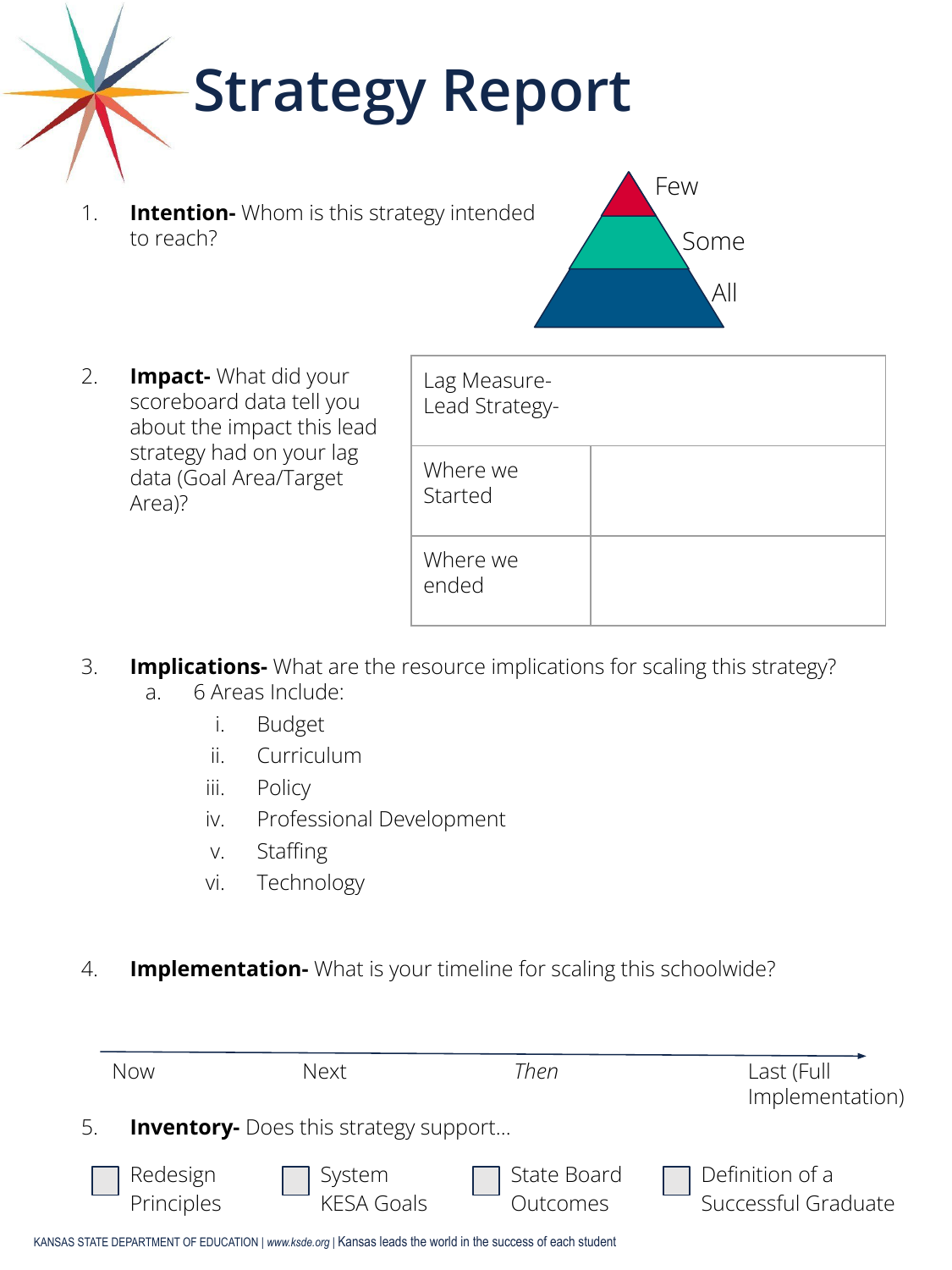# **Strategy Report: Inventory Support**

# **Redesign Principles**

- **Student Success Skills-** There is an integrated approach to develop student social-emotional learning.
- **Personalized Learning-** Personalized learning places the whole child at the center of instruction.
- **Family, Business, and Community Partnerships-** Partnerships are based on mutually beneficial relationships and collaboration.
- **Real World Application-** Project-based learning, internships, and civic engagement makes learning relevant.

# **System KESA Goals (Fill In On Your Own)**

- **Goal 1**-
- **Goal 2**-
- **Goal 3**-

#### **State Board Outcomes**

- **•** Kindergarten Readiness
- Social Emotional Growth
- **•** Individual Plans of Study
- **•** High School Graduation
- **•** Post-Secondary Effectiveness

## **Definition of a Successful High School Graduate**

A successful Kansas high school graduate has the

- Academic preparation,
- Cognitive preparation,
- **•** Technical skills,
- **•** Employability skills, and
- Civic engagement

to be successful in postsecondary education, in the attainment of an industry recognized certification, or in the workforce, without the need for remediation.